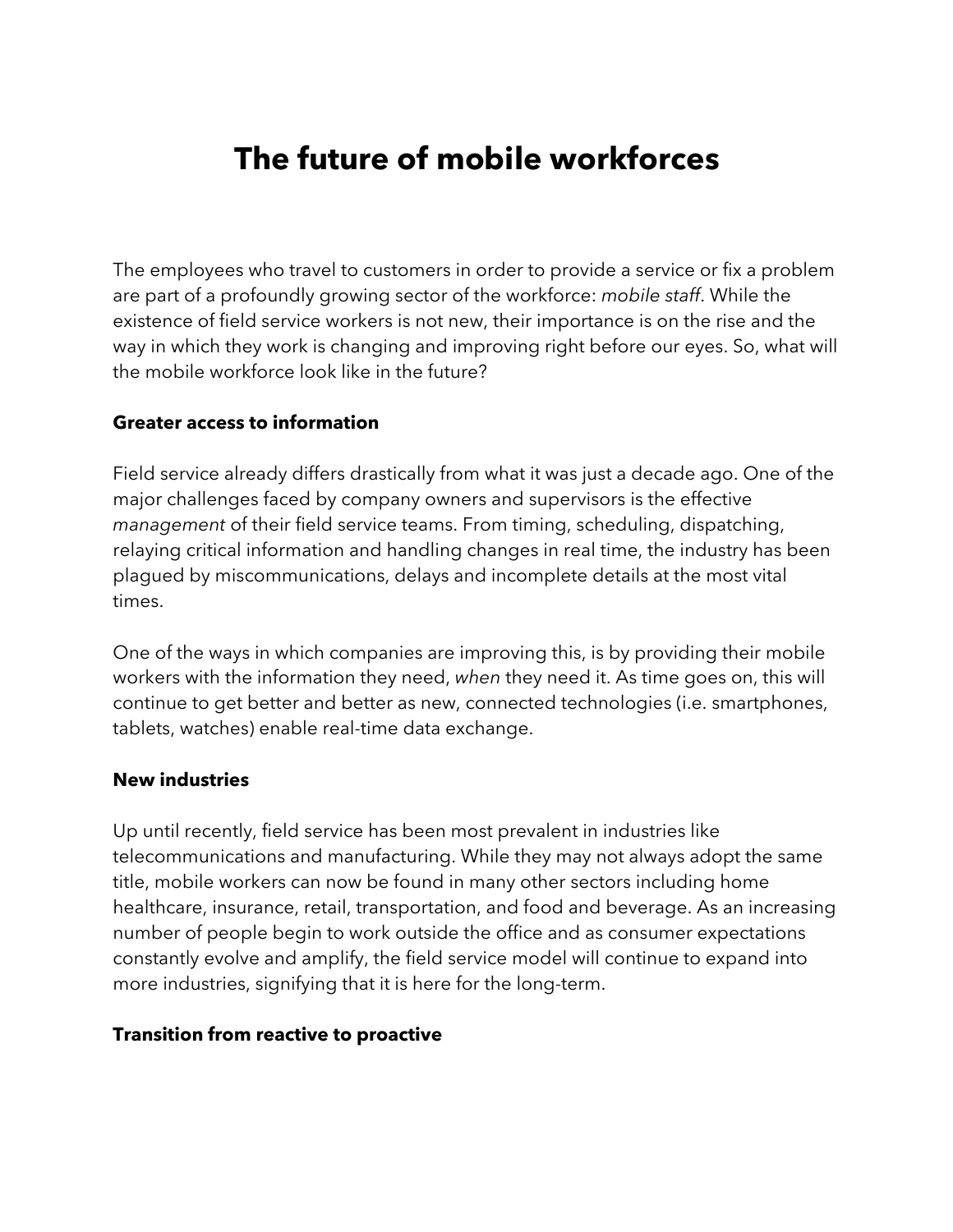Where customers once contacted companies to report issues with their products, connected equipment is now making it possible for the machines themselves to relay their own troubles – and in some cases, even predict them before they occur. In other words, instead of a technician fixing a broken fridge, they can be sent to inspect a fridge *before* it breaks. IoT innovations can provide clear sight into multiple data points to arrive at conclusions regarding the health and lifespan of a particular asset. In the world of field service, if this kind of information can give mobile workers the ability to be ahead (as opposed to behind) an issue, this will ultimately result in minimized downtime and inconveniences, maximized efficiency, improved service and happier customers.

# **The role of AI and AR in field service**

By accumulating and analyzing large amounts of data over an extended period of time, artificial intelligence and machine learning make it possible to deliver insights from connected devices, optimize self-learning service, and ultimately, give customers what they're looking for. For example, a stove gives readings of unusual vibrations over the course of 10 days, which indicates a high probability of the appliance breaking down within the next month. The company that sells the stove then informs the customer and sends a technician before the stove stops working.

The emerging technology of augmented reality has the ability to greatly improve mobile workers' in-field experiences. They can simply point their smartphones at a product and receive instant diagnostic information and service guidance right on their screens. AR tools also allow for the scanning of barcodes to give technicians precise information about the particular product model along with instructions on how to fix certain problems. It also acts as the platform through which mobile workers can collaborate with one another, as everyone simultaneously shares the same visual of the problem.

# **Innovative technologies and their prevalence**

Beyond AI, AR, IoT and wearable technologies, there are other budding technologies that are poised to play a significant role in the field service sector.

Self-driving vehicles can increase safety on the road, make mobile workers more efficient, reduce costs associated with fuel, vehicle wear and travel time, and boost synchronization across a company with driverless vehicles arriving at a destination precisely when they are needed.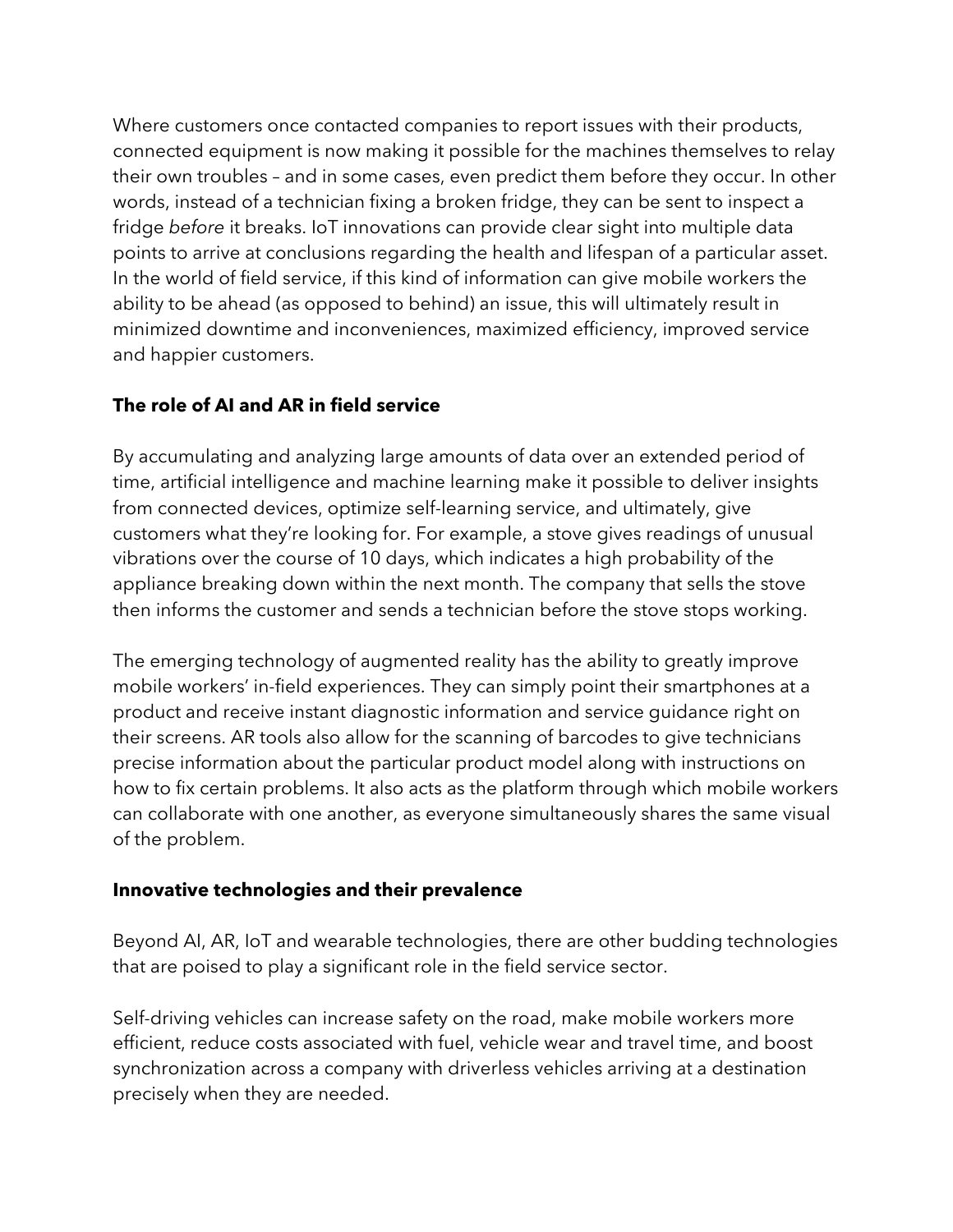Evolving mobile workforce management tools can give companies tremendous field visibility, similar to that of air traffic control. What this does is it allows for a shift to take place away from a regionalized dispatch to a centralized one. Fast-forward further into the future and this information will create a movement from centralized dispatch teams to simply the responsibility falling into the laps of the mobile workforce itself, slowly yet surely eliminating the need for back-office management in the traditional sense.

Through the use of connected devices, field service work can start to look more like the ride-sharing and food delivery service industry to which customers are becoming more and more accustomed. For example, from their devices, customers will be able to order the service, obtain a price, see a picture and rating of the expert scheduled to arrive, engage in direct messaging, and view in real-time the location of the vehicle coming to their home or business.

# **Getting it right for the future**

The vast majority of service decision makers agree that their mobile workers and the interactions they have with customers directly impact the company brand. In many cases, mobile workers have the ability to increase revenue streams and sometimes even create new ones. When it comes to customer engagement there's just no denying the fact that field service is an integral part of the service lifecycle as a whole, and mobile workers are the face of the company.

Because they are so vitally important, it's worth it for organizations to invest in the efficiency, effectiveness and productivity of their mobile workforce. Today, this begins with the acquisition of the right field service management software. Tomorrow, it might mean the management and optimization of any or all of the developing trends we've talked about.

Empodio brings with it a deep understanding of the mobile workforce landscape along with expertise in Field Service Lightning. For organizations looking to arm their teams with the right tools to be successful in the field both today and tomorrow, we can be that valued partner in the background.